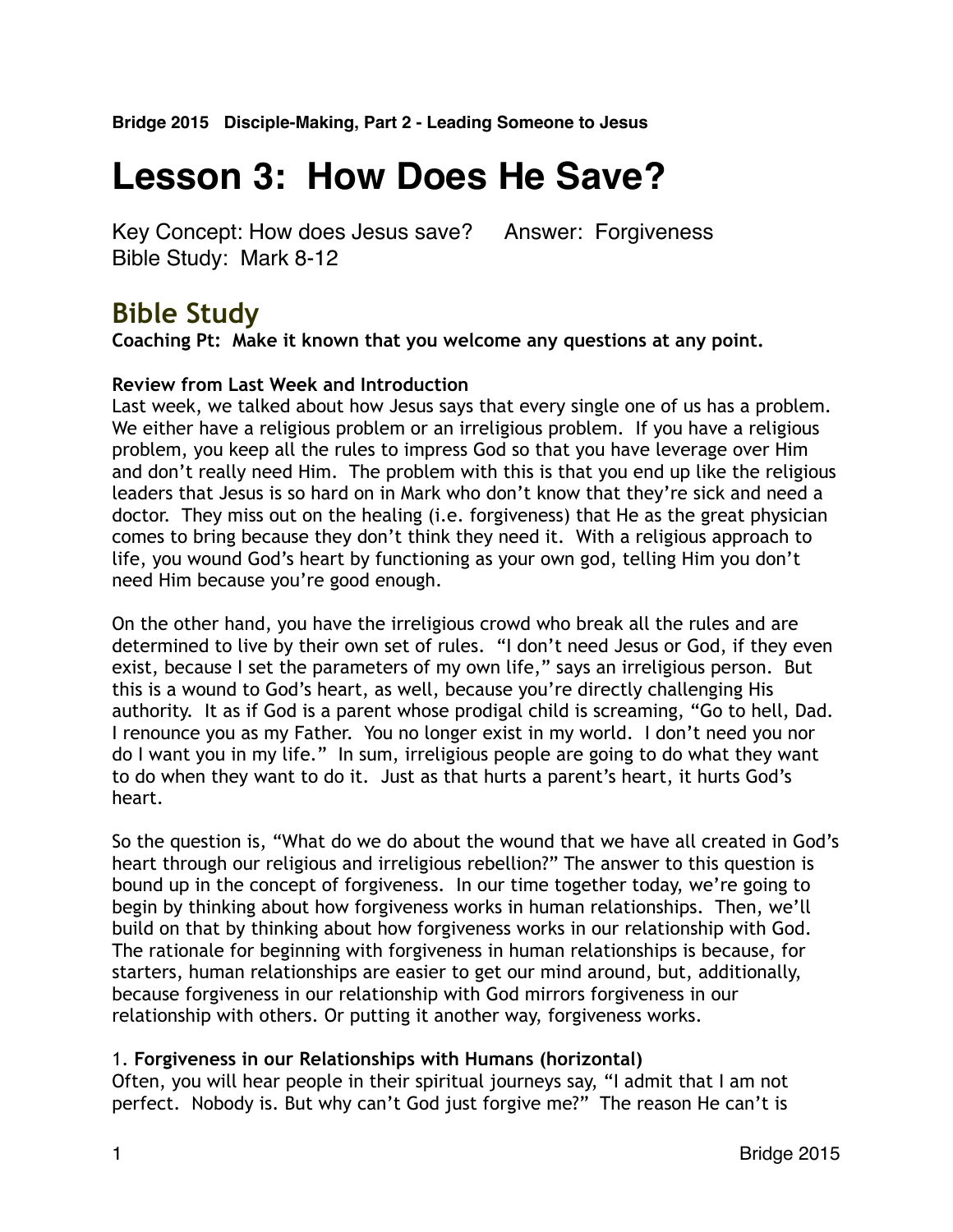because forgiveness doesn't work that way, even in human relationships. Think about the last time someone *really hurt you*. I am talking about a deep, intentional wound. You had, at that moment, *2 options: vengeance or forgiveness.*

The first option is for you to seek *vengeance* in some way. You make their life *miserable*. You slander them. You talk about them behind their backs, to their face, on Facebook, whatever opportunity you get. You make it very clear to them, "I am going to ruin you just like you ruined me." But, there is a problem with this option. You feel momentarily better, but you become *hardened and bitter* in the process. There is no forgiveness and reconciliation, but rather just more harm done. There is a reason why we say to our children, "*2 wrongs* don't make a right." The reason is that the evil they did against you, you're now returning to them, which means the evil has worked its way inside of you and is now coming from your poisoned heart. You're no longer simply a victim but you have now committed the same crime.

**The Interpreter (Netflix: 39:00—42:20):** There is a film that captures this dynamic of forgiveness vs. vengeance really well called The Interpreter. Nicole Kidman plays the lead. Her family was killed by an evil dictator in Africa named Edmond Zuwani. As a result, she went through phases of being a militant radical who opposed the regime, and then, finally, she reverted to diplomacy through the U.N., largely as an interpreter. In a twist of fate, Edmond Zuwani is scheduled to speak at the UN and in the process receives a death threat on his life. Kidman becomes a suspect. Sean Penn, as a detective, finds out her family history and becomes suspicious that Kidman might be responsible. He begins to ask her about her feelings towards this man. "When I think about him, I feel disappointment." He responds, "that is a lover's word. How about rage." Kidman responds, "Everyone who loses someone wants revenge on God if they can't find someone else. In Africa, in Motobo, the Ku believe that the only way to end grief is to save a life. If someone is murdered, a year of mourning ends with a ritual that we call the drowning mantra. As an all night party beside a river, at dawn, the killer is put in a boat, and bound, so that he can't swim. He is then pushed overboard, and the family of the dead has to make a choice; they can let him drown or swim out to save him. The Ku believe that if the family lets the killer drown, they'll have justice, but spend the rest of their lives in mourning. But, if they save him, and admit that life isn't always just, that very act can take away their sorrow. Vengeance is a lazy form of grief."

See the family who has been wronged has a choice—they can seek *vengeance* and let this guy drown, and if your system of justice is balanced by an *eye for an eye*, or in this case, a death for a death, then justice is achieved. But, Kidman says, the Africans know that you may have "*justice, but spend the rest of your lives in mourning*" because you have now just committed another wrong; the evil they perpetrated comes inside of you. But, she says, there is another option. The family who has been wronged has the option of swimming out and saving the very person who murdered their family member. She doesn't use the word, but this is forgiveness.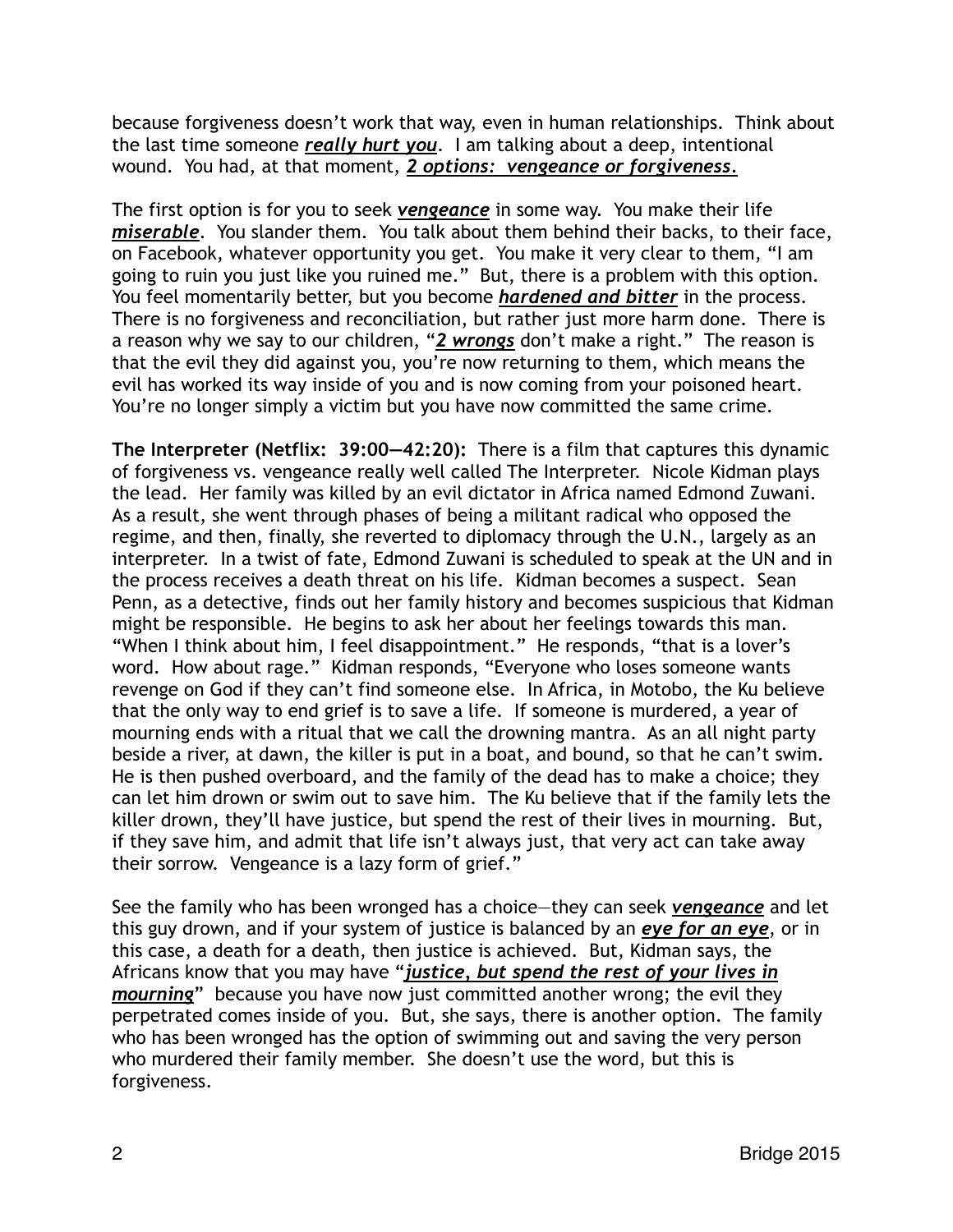See, here is the point that the film makes so well: *forgiveness doesn't just happen by saying, "I forgive you." Forgiveness means telling someone, "I'm not going to make you pay for what you've done because I will pay the debt myself." To really do this means that you will have to suffer.* In the movie, it means the wronged party swims out and saves the life of the one who took their family member's life. Can you imagine how emotionally difficult this would be? It would involve incredible emotional suffering. The decision to pay the emotional and psychological (and often financial) debt of your wrongdoer is incredibly difficult and emotionally expensive, but in doing so, forgiveness is born, and, as Kidman says, you won't spend the rest of your life in mourning, full of bitterness and rage.

### **Coaching Point: Make this interactive by asking them if this makes sense. Why or why not?**

**Forgiveness takes time:** Suffering is the way forgiveness happens. Simply saying, "I forgive you," won't cut it because forgiveness doesn't happen without the wronged party being willing to suffer on the other party's behalf, and because of this reality, forgiveness normally takes time.

For example, in my marriage with Bradford, we have a commitment that we will always forgive one another. This does not mean, however, that forgiveness happens or is offered instantaneously. When wronged, our common phrase is, "I will forgive you, but *not yet.* Right now I am hurt and angry and not ready to pay the debt you just created."

Bradford, unfortunately, has had plenty of opportunities to practice delayed forgiveness. One time came recently in the midst of pursuing another adoption. We drove to Los Angeles, took Ford's birthmother out to lunch, and had a great (and emotional) lunch with her. Then, we spent 8 hours with an organization going through training for another adoption. At 9pm, I was exhausted and emotionally drained, but Bradford was still churning out a letter to Ford's birthmother. So I callously said, "Baby, wrap it up. Sometimes you get a little wordy." I tried to catch the words before they went into her ears, but they slipped through. Damage done. She looked at me and said, "I'm going to forgive you, **but not yet."** 

F**orgiveness is a process:** This leads to one other key component of forgiveness. It is a process that happens every time we remember the offense or the wrongdoer. Real forgiveness means, "I'll suffer this debt myself. I won't bring this up again and *continue to hold it over your head.*" And that is where forgiveness is so challenging because we don't have delete buttons in our brains. Every time we remember the wrong that was done to us, we have to pay the debt of forgiveness. And, if we continue to bring it up and hold it against the wrongdoer, then we haven't forgiven them. We're determined to make them pay. Instead, ongoing real forgiveness means eliminating the phrase, "See, I told you so. Here you go again. Just like you did when…."

**Coaching Point: Make this interactive by asking them if they have seen this play out in their relationships. Ask them to give an example.**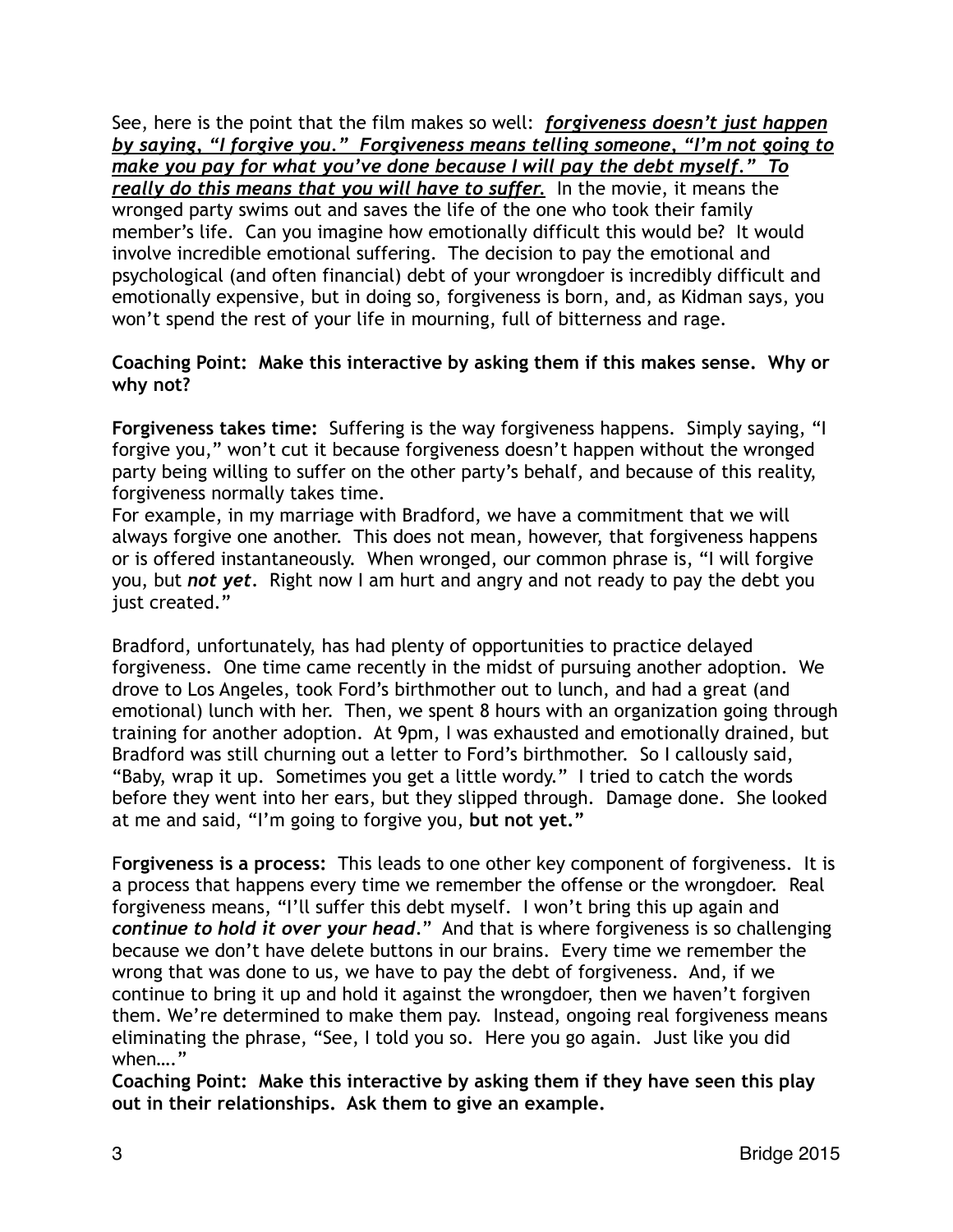**Forgiveness dynamics:** And, in general, just so you know, *the less the offense, the less the suffering* required to grant forgiveness. A little white lie that doesn't do much damage won't require you to suffer much in the process of forgiveness. But when you're really wronged and deeply wounded, forgiveness requires a great deal of emotional suffering. All that is within you will want to rip them up by email or make a Facebook post slandering them or call them and give them a good old-fashioned tongue-lashing. But, forgiveness happens when you make the choice to suffer rather than make them suffer.

**Economic Terms:** Maybe it will help some of you to think about this in economic terms. If you have a mortgage on a home, then you owe a debt to the bank. If you can't pay the debt, somebody has to pay it, either you, the bank, or the federal government, but the debt doesn't just go away. Someone must absorb it. Someone must suffer the loss. When you are not able to pay your mortgage, the bank can't just say, "I forgive you." They have to suffer financially on your behalf to forgive that debt.

#### 2. **Forgiveness in our Relationship with God (Vertical)**

As we are about to see, the *same relational dynamics* that apply in our human relationships apply in our relationship with God. According to the Bible, *we all have wounded God's heart deeply by our sin.* We saw this the first week when we looked at how we have all built our lives around something other than God. We also saw this last week when we looked at how we create wounds in God's heart through our religious and irreligious lifestyles. And, when we pool all of our sin together collectively as the human race, is it any wonder that God's suffering would be as great as it is? When you consider all the wrongs that we *collectively* as human beings have committed against Him, you realize just how much He must suffer for us? Murder, treason, character defamation, stealing, self-righteousness, pride, anger—you name it, we have done it to God. And remember, the greater the offense, the greater the suffering required to forgive.

This is why *Jesus had to die*. Herein lies the answer to an SDSU student who once said to me, "I know I'm not perfect, but why can't God just say, 'I forgive you.' I just don't see why the cross is necessary." The cross is necessary because God made a *willful choice to forgive* us, knowing that His suffering would be far greater than any suffering imaginable. On the cross, you have the ultimate suffering for the ultimate forgiveness. Tim Keller said it well, "The *currency of forgiveness* is blood, sweat, tears, and thorns." See God couldn't just say, "I forgive you," anymore than any of us can—forgiveness from Him meant that *He* would have to suffer.

In fact, Jesus explains why He had to suffer on the cross in **Mark 8:31-34.** <sup>31</sup> "*And He began to teach them that the Son of Man must suffer many things and be rejected by the elders and the chief priests and the scribes, and be killed, and after three days, rise again."* Notice Jesus says that He (the Son of Man) MUST suffer and be killed. Not maybe, not might—He must suffer and be killed. Why? Because there was no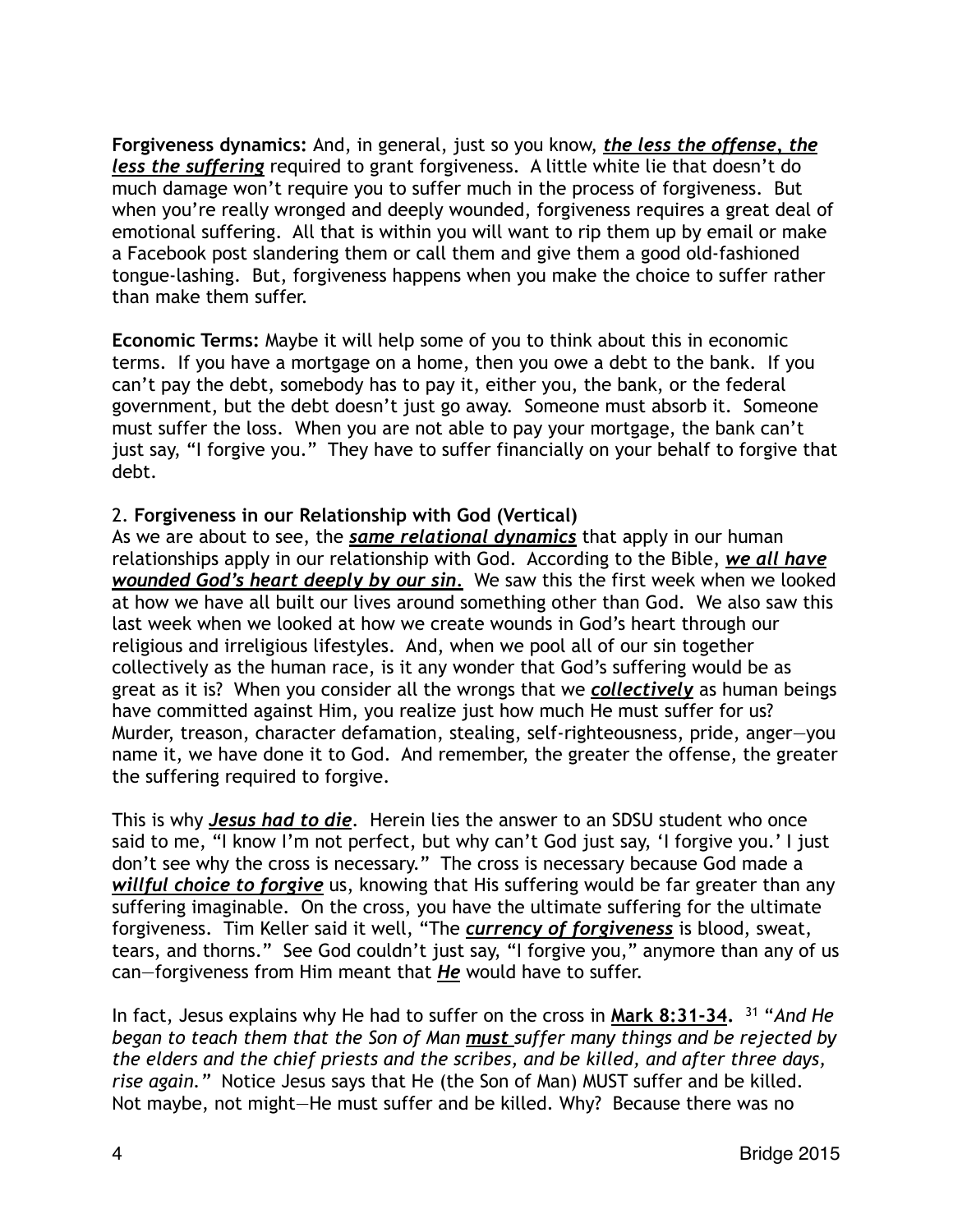other way for mankind to experience forgiveness. A man, as our representative, had to pay our debt, but only the God-man, Jesus Christ, could do so because His perfect life is the only thing that would create the spiritual currency (i.e. righteousness) to pay the debt.

Jesus reemphasizes the necessity of the cross as He continues this conversation with Peter. 32 *And He said this plainly. And Peter took hHm aside and began to rebuke Him. 33 But turning and seeing his disciples, He rebuked Peter and said, "Get behind me, Satan! For you are not setting your mind on the things of God, but on the things of man."* Get behind me, Satan? That isn't exactly the kindest thing to say to one of your key leaders. Peter was Jesus' right hand man. And yet Jesus rips him here. Why? Because Peter is trying to talk Him out of the very thing that will bring forgiveness to mankind. Peter is playing right into the hands of the enemy by discouraging Jesus from making the payment for our sin with His life.

In case we miss this, Mark circles back to this concept in Mark 10:45 and explains WHY He must suffer. **Read Mark 10:45.** <sup>45</sup> *For even the Son of Man came not to be served but to serve, and to give his life as a ransom for many*." A ransom. That's what Jesus says He came to do, "to give His life as a ransom for many."

What is a ransom? It is an exchange. Typically a person is held hostage, and when the ransom, or payment, is made, then the hostage is released. That is what happens to us. We're held hostage by Satan. We're under his influence and control until Jesus ransoms us.

Therefore, the cross is so central to the story because it is the ransoming of mankind. Without the cross, there is no ransom and no forgiveness. This is why the biographies of Jesus are so unlike any other biographies - 1/3 of the gospels (the biographies of Jesus) focus on His death and the cross. Contrast that with the biography of Winston Churchill that was over 1300 pages, but only three pages were about Churchill's death. Not only that, but Christians never stop talking about the cross. In fact, the cross is THE symbol of Christianity. Why? Because this is how forgiveness happens!

Certainly no other religion celebrates the death of its founder. Not Islam. Not Buddhism. Not Hinduism. Those are all religions built on a religious system of works. Totally different from the way Jesus says God deals with the wound that we have dealt Him. Forgiveness doesn't come by us being good, but it is by God forgiving us by suffering. At the heart, there is no other way. Forgiveness is bound up in suffering. And the good news of the gospel is that God was willing to suffer for us, offering us His life as a ransom.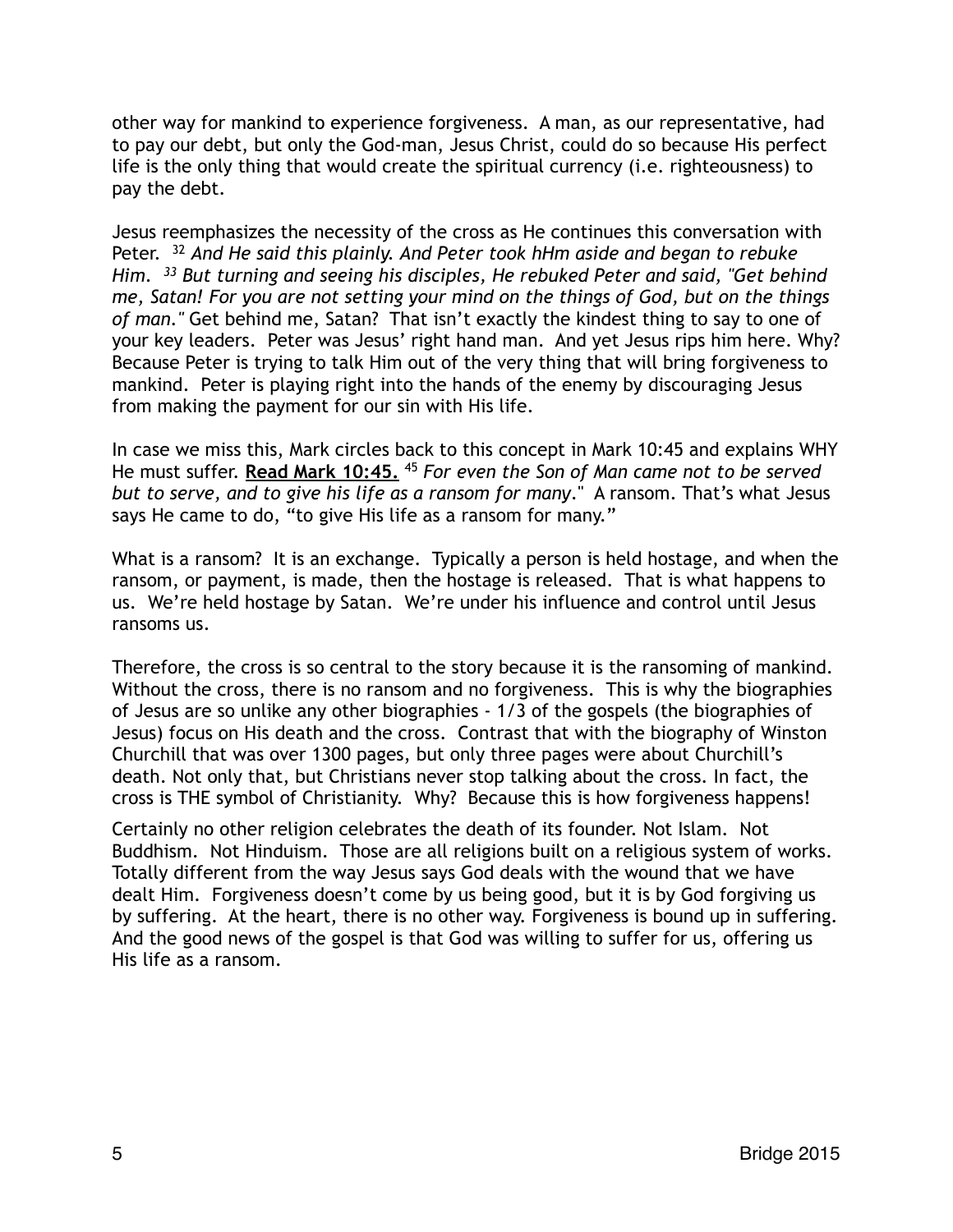## **Discussion Questions**

- 1. What 2 options do you have when someone hurts you?
- 2. Using financial terms, how would you define forgiveness?
- 3. Describe an example in your life where you said, "I forgive you, but not yet."

4. Respond to the statement, "I know I'm not perfect, but why can't God just say, 'I forgive you.' I just don't see why the cross is necessary."

5. Read Mark 8:31-34. Why is Jesus so harsh with Peter?

6. Read Mark 10:45. How does this text enlighten you about the necessity of Christ's death?

**For next week, read Mark chapters 13-15.**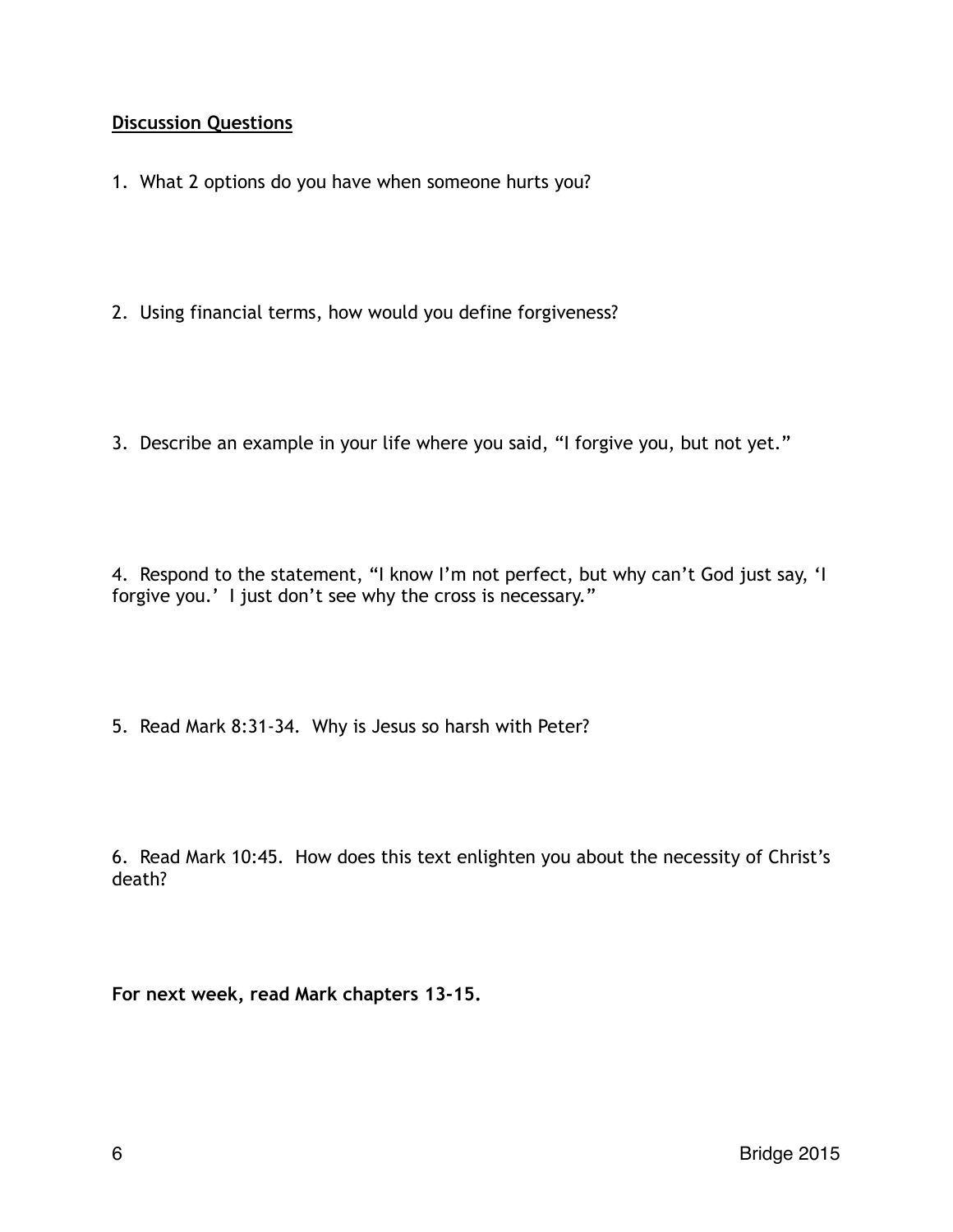## **FORGIVENESS: Mark 8-12**

PREPARATION: (1) Pray/fast, (2) Optional: Watch film "The Interpreter" PREVIOUS WEEK: They read Mark chapters 8-12; focused on, "How Would Jesus Save?"

#### **Review from Last Week and Introduction**

A. RECAP: Religious problem or an irreligious problem.

B. "What to do about the wound that we have all created in God's heart?"

C. Forgiveness in relationships with humans (horizontal)  $\theta$  God (vertical)

#### **Forgiveness in Relationships with Humans (horizontal)**

A. "Why can't God just forgive me?"

1. Forgiveness doesn't work that way,

a. 2 options: vengeance or forgiveness.

 i. Vengeance makes you feel better, but you become hardened and bitter. The evil gets inside you.

2. The Interpreter (Netflix: 39:00—42:20): The Ku believe that if the family lets the killer drown, they'll have justice but spend the rest of the lives in mourning. But if they save him, and admit that life isn't always just, that very act can take away their sorrow. Vengeance is a lazy form of grief."

**3. Coaching Pt: Make this interactive by asking them if this makes sense. Why or why not?** 

B. Forgiveness means telling someone, "I'm not going to make you pay for what you've done." To really do this means that you will have to suffer. C. Forgiveness takes time

1. Marriage illustration, "I'll forgive you, but not yet."

**2. Coaching Point: Make this interactive by asking them if they have seen this play out in their relationships. Ask them to give an example.** 

D. Forgiveness is a process

1. Occurs every time you remember the offense

E. Forgiveness dynamics: The less the offense, the less the suffering required to yield forgiveness

F. Economic ex: A mortgage on a home

**Forgiveness in Relationship with God (vertical)** 

**G. We all have wounded God's heart deeply by our sin.** Can't just say, "I

forgive you." Had to suffer."

H. Tim Keller, "**The currency of forgiveness** is Blood, sweat, tears, and thorns."

#### **I. Mark 8:31-34**

1. Jesus taught his followers that he **MUST** suffer, be rejected, and die.

- It was something he had to do. But why?
- 2. We get the answer in Mark. Read **Mark 10:45** a. Ransom

3. Comparison with Churchill's biography

a. 3 pages of 1300 on death vs. 1/3